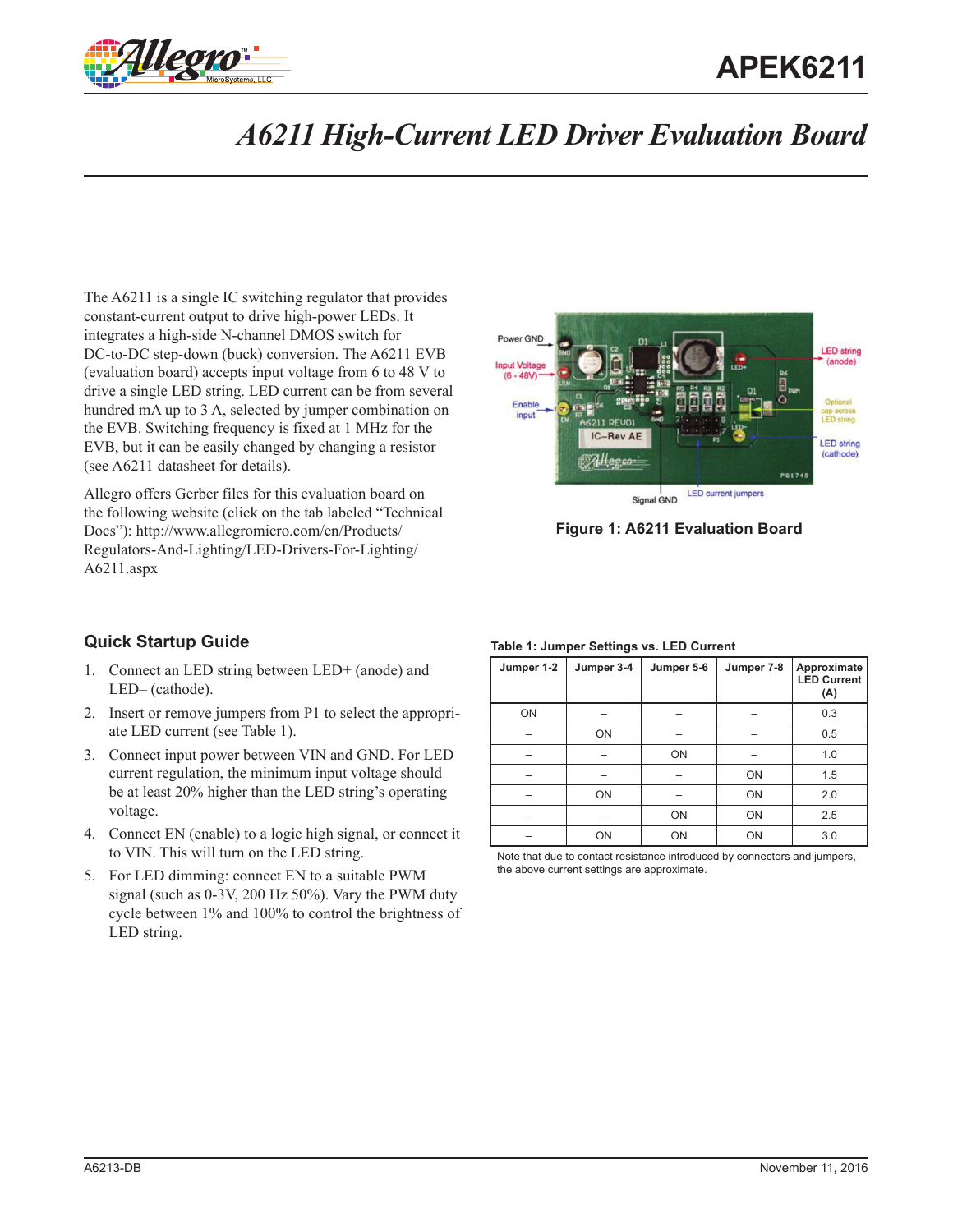### **SCHEMATIC**



**Figure 2: A6211 Evaluation Board Schematic**

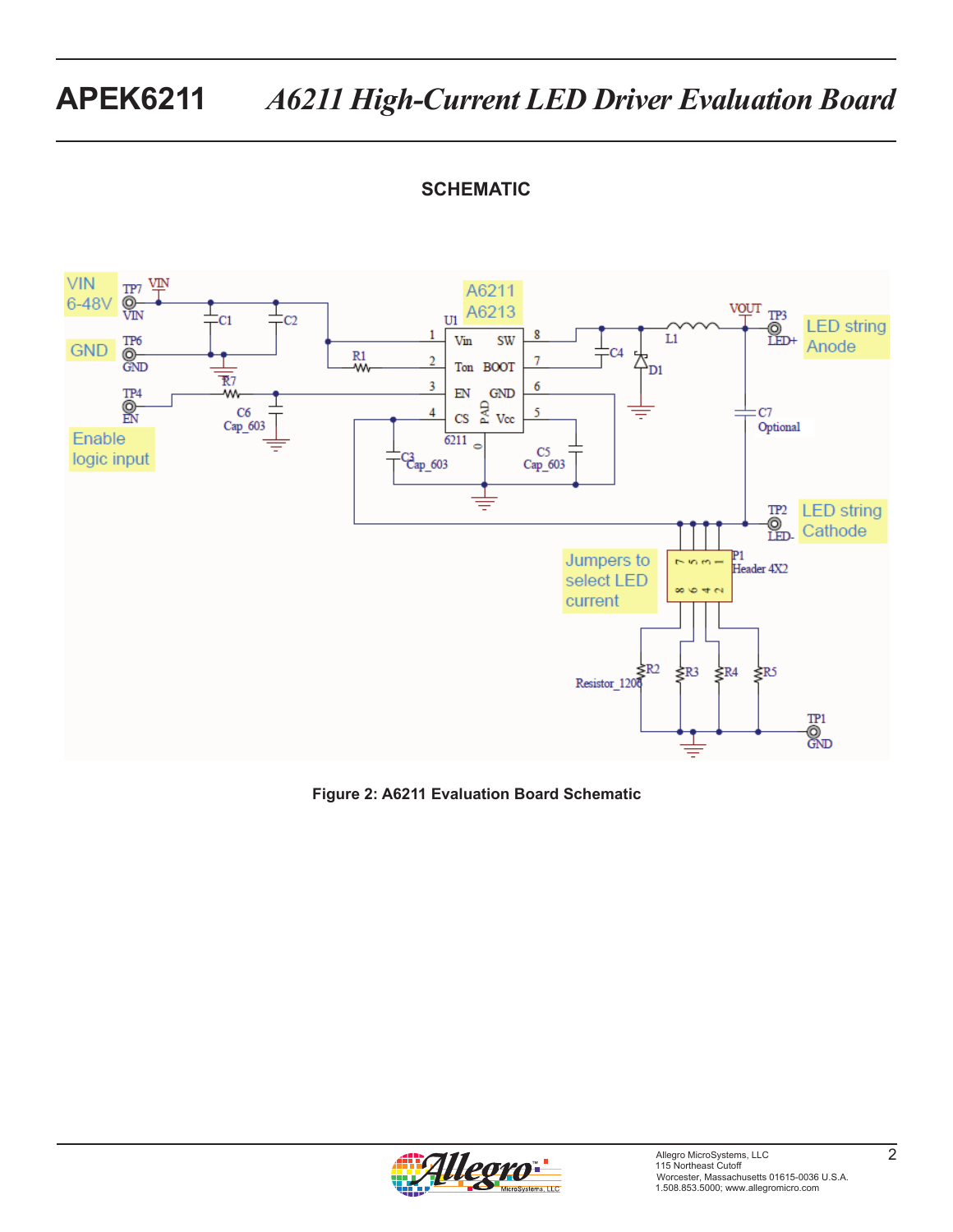# **APEK6211** *A6211 High-Current LED Driver Evaluation Board*

| Reference                | Quantity       | Description                                                                                | Footprint<br>Part Number<br><b>Notes</b> |                |                                                                                           |  |
|--------------------------|----------------|--------------------------------------------------------------------------------------------|------------------------------------------|----------------|-------------------------------------------------------------------------------------------|--|
| C <sub>1</sub>           | $\mathbf{1}$   | CAP 47 µF, 50 V, ELECT MZA SMD                                                             | Cap Radial 8 mm<br>surface mount         | 565-2568-1-ND  | V <sub>IN</sub> filter electrolytic cap (exactly value<br>not critical)                   |  |
| C <sub>2</sub>           | $\mathbf 0$    | CAP CER 10 µF, 50 V, X5R 1210                                                              | Capacitor_1210                           | 587-2225-1-ND  | V <sub>IN</sub> filter ceramic cap                                                        |  |
|                          | $\mathbf{1}$   | CAP CER 4.7 µF, 50 V, X5R 1206                                                             | Capacitor_1206                           | 587-1962-1-ND  |                                                                                           |  |
| C <sub>3</sub>           | $\Omega$       | 0.1 µF, 10 V, X7R, ceramic                                                                 | Resistor<br>Capacitor_0603               | 399-1095-1-ND  | Optional, use in case of nosily sense line                                                |  |
| C <sub>4</sub>           | $\mathbf{1}$   | 0.047 µF, 50 V, X7R 0603                                                                   | Resistor<br>Capacitor_0603               | 445-5095-1-ND  | BOOT cap                                                                                  |  |
| C <sub>5</sub>           | $\mathbf{1}$   | $0.1 \mu F$ , 10 V, X7R ceramic                                                            | Resistor<br>Capacitor_0603               | 399-1095-1-ND  | V <sub>CC</sub> filter cap                                                                |  |
| C <sub>6</sub>           | 0              | 10 nF, 50 V, X7R                                                                           | Resistor<br>Capacitor_0603               | 490-1511-1-ND  | Optional input cap for EN<br>(can be used for 10 k $\Omega$ pulldown<br>resistor instead) |  |
| C7                       | 0              | 2.2 µF, 50 V, X5R                                                                          | Capacitor 1206                           | 587-2402-1-ND  | Optional filter cap across<br>LED string. Try 0.47 µF to<br>$4.7 \mu F$                   |  |
| D <sub>1</sub>           | 0              | B350A-13-F DIODE SCHOTTKY<br>3 A, 50 V SMA                                                 | Diode_SMA                                | B350A-FDICT-ND | For LED current up to $\sim$ 2 A                                                          |  |
|                          | $\mathbf{1}$   | B560C-13-F DIODE SCHOTTKY<br>5 A, 60 V SMC                                                 | Diode_SMC                                | B560C-FDICT-ND | For LED current up to 3 A                                                                 |  |
| L1                       | $\Omega$       | VLF12060T-220M4R1 (22 µH, 4 A,<br>$36 \text{ mA}$ , $12 \times 11.7 \times 6 \text{ mm}$ ) | $12 \times 12$ mm                        | 445-3595-1-ND  | Use larger inductance for<br>lower frequency and lower<br>current                         |  |
|                          | $\mathbf{1}$   | B82464G4103M (10 µH, 3.4 A,<br>$10 \times 10 \times 5$ mm)                                 | $10.4 \times 10.4$ mm                    | 5-1796-1-ND    | Use smaller inductance for<br>higher frequency and current                                |  |
|                          | 0              | NR8040T100M (10 µH, 3.4 A, 20%,<br>44 m $\Omega$ , 8 × 8 × 4 mm)                           | $8 \times 8$ mm                          | 587-2001-1-ND  | 8 mm inductor is only good for up to<br>~2 A LED current                                  |  |
| P <sub>1</sub>           | $\mathbf{1}$   | Header, 4-Pin, Dual Row<br>HDR2X4                                                          |                                          |                |                                                                                           |  |
| R <sub>1</sub>           | $\mathbf{1}$   | 63.4 kΩ, 0.1 W, 1%                                                                         | 603                                      | P63.4KHDKR-ND  | $R_{ON}$ = 63.4 kQ gives $f_{SW}$ = 1 MHz                                                 |  |
|                          | $\mathbf 0$    | 27.4 kΩ, 0.1 W, 1%                                                                         | 603                                      | P27.4KHCT-ND   | $R_{ON}$ = 27.4 kQ gives $f_{SW}$ = 2 MHz                                                 |  |
| R <sub>2</sub>           | $\mathbf{1}$   | $0.13 \Omega$ , 0.5 W, 1%                                                                  | Resistor 1206                            | RL16R.13FCT-ND | $\sim$ 1.35 A (due to jumper resistance)                                                  |  |
| R <sub>3</sub>           | $\mathbf{1}$   | $0.20 \Omega$ , 0.5 W, 1%                                                                  | Resistor_1206                            | RL16R.20FCT-ND | $-0.9A$                                                                                   |  |
| R <sub>4</sub>           | $\mathbf{1}$   | $0.39 \Omega$ , $0.5 W$ , $1\%$                                                            | Resistor_1206                            | RL16R.39FCT-ND | $-0.45A$                                                                                  |  |
| R <sub>5</sub>           | $\mathbf{1}$   | $0.75 \Omega$ , 0.5 W, 1%                                                                  | Resistor_1206                            | RL16R.75FCT-ND | $-0.24A$                                                                                  |  |
| R7                       | $\mathbf{1}$   | 1 k $\Omega$ , 0.1 W, 1%                                                                   | Resistor<br>Capacitor_0603               | P1.0KDBCT-ND   | Limits the input current<br>in case $V_{EN}$ > $V_{IN}$                                   |  |
| EN, LED-                 | 2              | Test Point, Yellow                                                                         | Test_Point                               | 5014K-ND       |                                                                                           |  |
| LED+, VIN                | $\overline{2}$ | Test Point, Red                                                                            | Test Point                               | 5010K-ND       |                                                                                           |  |
| GND,<br>GND <sub>1</sub> | $\overline{2}$ | Test Point, Black                                                                          | Test_Point                               | 5011K-ND       |                                                                                           |  |
| U1                       | $\mathbf{1}$   | A6211/A6213                                                                                | SOICN <sub>8</sub>                       |                | Narrow SOIC-8 with<br>exposed pad                                                         |  |

### **BILL OF MATERIALS**